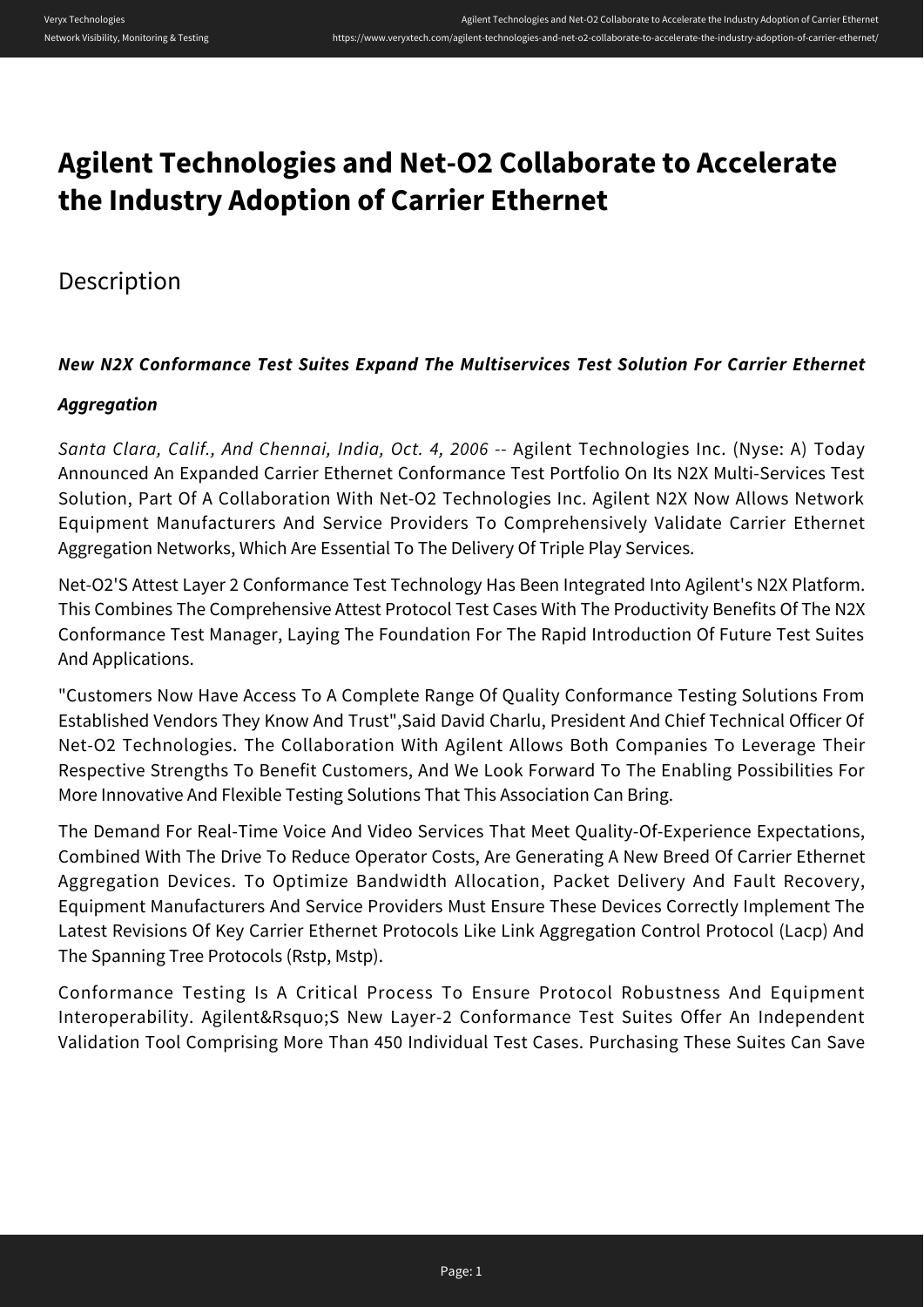Hundreds Of Hours Of Script Development Otherwise Needed To Verify Correct Protocol Operation. The Industry-Leading N2X Conformance Test Manager Increases Engineering Productivity By Accelerating Resolution Of Test Case Errors Through Unique Interactive Test Configuration And Analysis Capabilities. The Device Under Test (Dut) Can Be Automatically Controlled To Reduce Test Setup Time And Fully Automate Test Execution, Making N2X Ideal For Integration Into A Regression Test Environment.

The N2X Layer-2 Conformance Test Suites Include The N5712A Spanning Tree Protocol, N5713A Rapid Spanning Tree Protocol, N5714A Multiple Spanning Tree Protocol And N5715A Link Aggregation Control Protocol.

Triple Play Services Can Be Delivered Over A Variety Of Carrier Ethernet Infrastructure Technologies, Such As Switched Ethernet, Ip/Mpls And E-Pon Said Siegfried Gross, Vice President And General Manager Of Agilent's Digital Verification Solutions Division. These New Conformance Test Suites Make Agilent&Rsquo;S Portfolio The Most Comprehensive For Testing Carrier Ethernet Services And Infrastructure By Complementing The Existing Vpls, High Availability, E-Pon, Iptv And Mef Test Capabilities Of The N2X Multiservices Test Solution.

### **About Net-O2 Technologies**

Net-O2 Technologies Is An Innovative Enterprise Providing Solutions That Enable Companies Significantly Reduce Their Testing Related Investments, While Simultaneously Enhancing The Product Quality And Efficiency Of Testing. Leading Manufacturers Of Network Devices, Rely On The Attest Range Of Products For Testing Applications In Access, Carrier Ethernet, Data Center, Edge, Enterprise, Industrial Networking And Security.

### **About Agilent Technologies**

Agilent Technologies Inc. (Nyse: A) Is The World&Rsquo;S Premier Measurement Company And A Technology Leader In Communications, Electronics, Life Sciences And Chemical Analysis. The Company&Rsquo;S 20,000 Employees Serve Customers In More Than 110 Countries. Agilent Had Net Revenue Of \$5.1 Billion In Fiscal 2005. Information About Agilent Is Available On The Web At Www.agilent.com.

### **For More Information, Contact:**

India United States Net-O2 Technologies Pvt. Ltd. Floor I, Rr Tower Iii T.v.k. Industrial Estate Guindy, Chennai 600032. Phone: +91 44 2250 0370